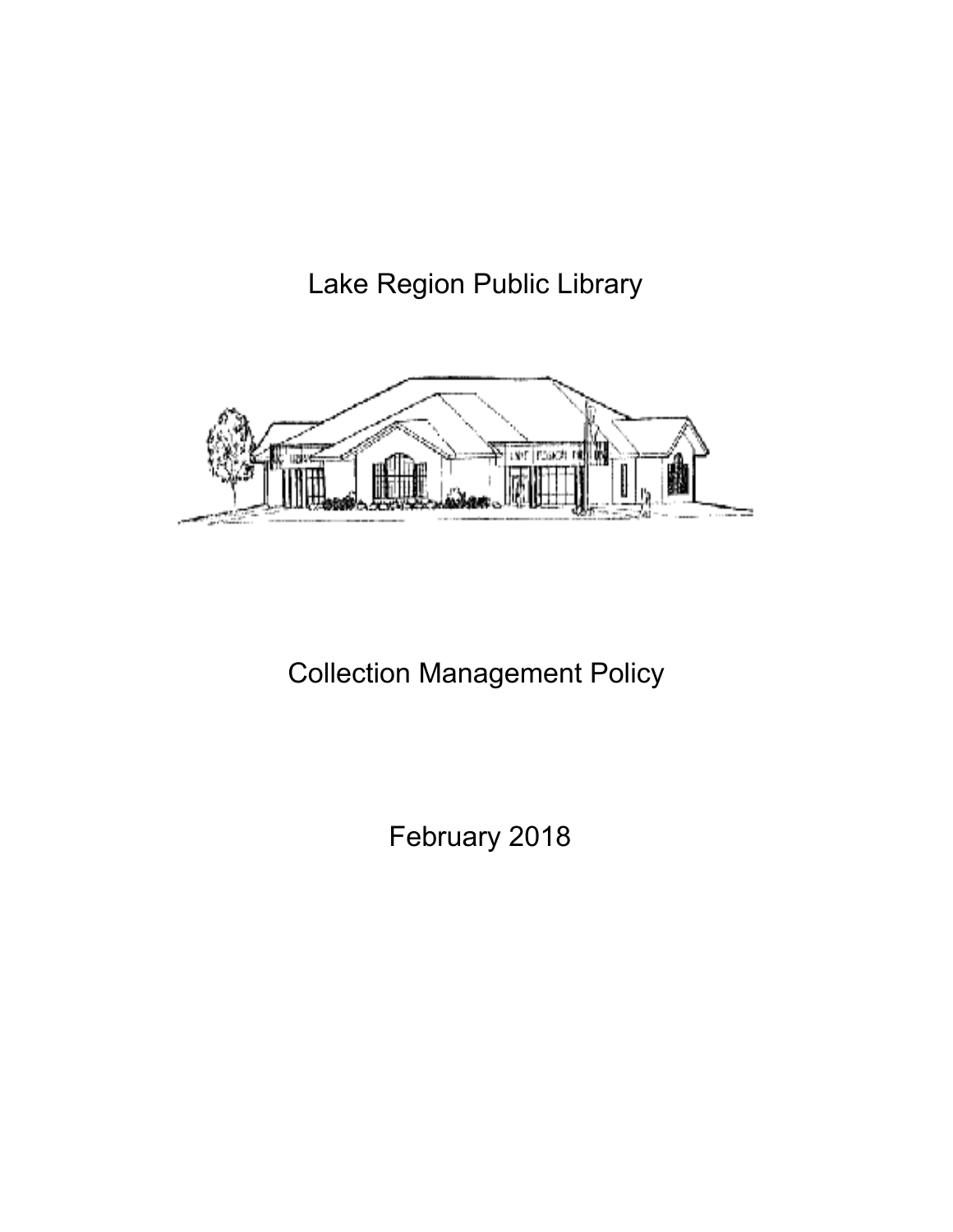*Library mission: Lake Region Public Library's mission is to enrich our citizens and communities through expanding access to innovation, information, ideas, and inspiration.* 

#### *LRPL vision: Lake Region Public Library will provide the best library experience in North East, North Dakota*

Lake Region Public Library (LRPL) offers a wide-ranging collection that represents a diversity of age, background, religion, ethnicity, culture, education, socio-economic level, and lifestyle. The Library provides, without bias, a collection of print, non-print, and electronically accessed materials to meet the informational, educational, recreational, and cultural needs of all customers within the service area. The Library's collection is fundamental to its ability to achieve its mission, vision, values, and goals.

When selecting materials for the Library, the needs and desires of the library customers are placed above the personal views or objections of the material selector. Selection of particular materials does not imply the endorsement of the contents.

Every effort is made to have materials representative of, and of interest to, the library system's various customer groups, even when the content or views expressed in these materials may be unpopular or may be deemed inappropriate by some users or library staff. The responsibility to choose to access or not access specific materials found in the library rests with the individual customer. No library staff member or any other person, group, or organization should be allowed to restrict an individual's access to materials. The responsibility for selecting what a minor may read or view lies solely with the parent or legal guardian.

The following are officially subscribed to by LRPL as expressed in the official library board policies:

- [Library Bill of Rights](http://www.ala.org/ala/issuesadvocacy/intfreedom/librarybill/index.cfm) *American Library Association* (ALA)
- [The Freedom to Read Statement](http://www.ala.org/ala/aboutala/offices/oif/statementspols/ftrstatement/freedomreadstatement.cfm) (ALA)
- [Access to Electronic Information Services and Networks: An Interpretation of the Library Bill of Rights](http://www.ala.org/ala/aboutala/offices/oif/statementspols/statementsif/interpretations/accesstoelectronic.pdf) (ALA)

In addition to the above sources, the following document is consulted when working with collection development issues:

• [Code of Ethics of the American Library Association](http://www.ala.org/ala/issuesadvocacy/proethics/codeofethics/codeethics.cfm) (ALA)

### **I. SCOPE OF THE COLLECTION**

Lake Region Public Library offers materials with choices of format, viewpoint of subject matter, language, and level of difficulty. "Materials" has the widest possible meaning and includes, but is not limited to, print, audiovisual, and digital formats. "Collection" is defined as materials that are selected for the Lake Region Public Library system; those selected materials might be owned, housed, leased by LRPL, made accessible via download, or may be accessed via the library's virtual branch. "Selection" refers to the decision that must be made to add a given item to the LRPL collection. Lake Region Public Library gives preference to materials based on popular demand, availability, and space.

Materials are de-selected from the collection to maintain the collection's usefulness, currency, and relevance. The disposition of de-selected materials will be based on the needs of the library system.

### **II. ACCESS AND RESOURCE SHARING**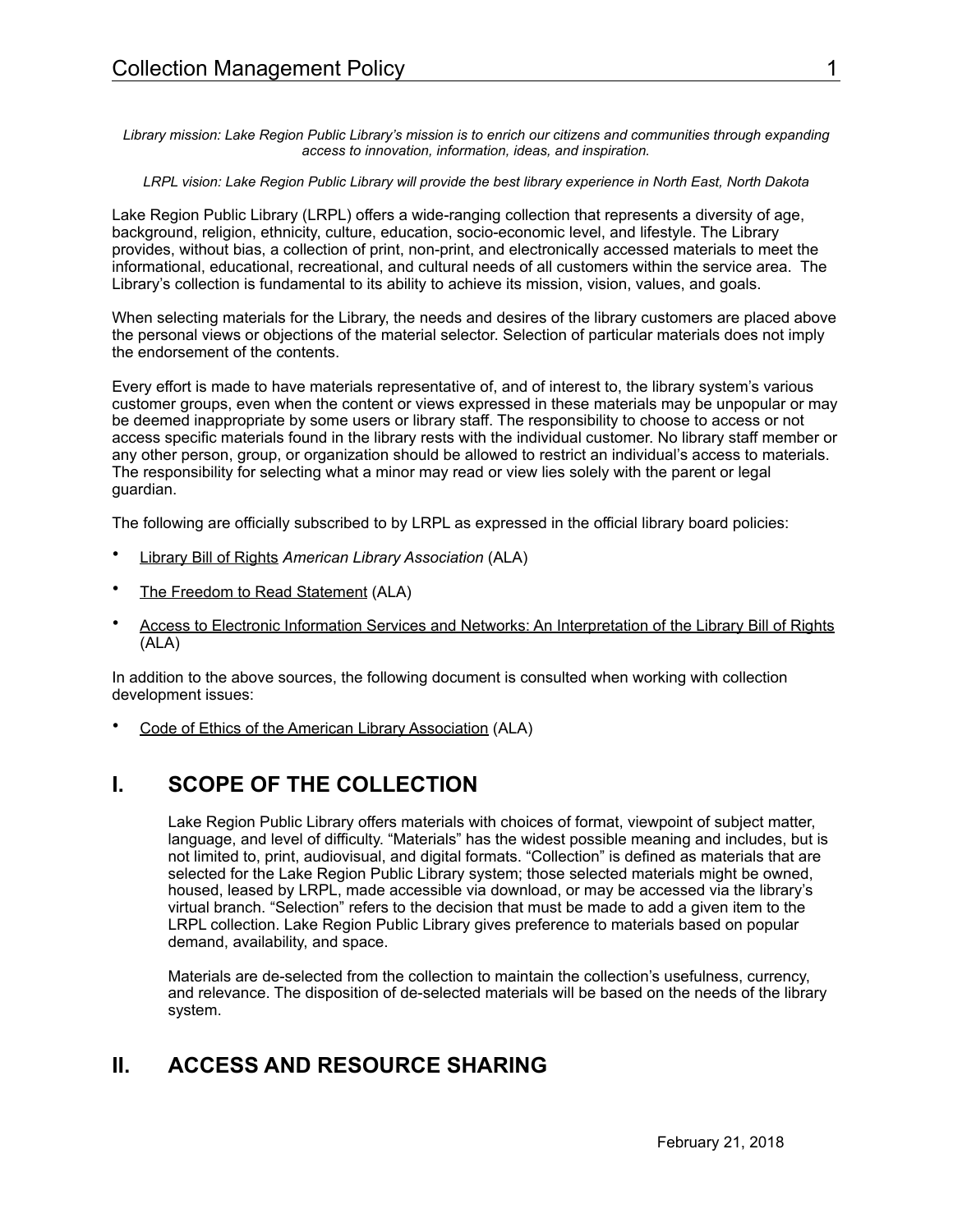Access to materials is ensured by the way materials are organized, managed, and displayed. The collection is accessed through the library's catalog, the library's virtual branch, and customer/ staff interaction. Materials have use limitations to ensure equitable and efficient access. In-house and remote access to digital and electronic resources is provided within technical, budgetary, and licensing constraints.

The Library participates in interlibrary loan networks to make materials not in the LRPL collection available for customers. Collection development and management is a participative effort within the larger community of libraries throughout the state.

# **III. EVALUATIVE CRITERIA**

Selectors rely on a set of criteria to guide selection decisions. Lake Region Public Library evaluates materials according to one or more of the following criteria. Not all criteria will be applied to each selection decision.

- Support of Library's mission, vision, values, and goals
- Public demand and interest<br>• Finalinese and/or cignifican
- Timeliness and/or significance of the subject
- Reviews in recognized sources
- Local or community relevance
- Contribution to diversity, depth, or breadth of collection
- Effectiveness and suitability of format, durability, and ease of use
- Cost in relation to use and/or enhancement to the collection
- Artistic presentation and/or originality
- Availability of the product for multiple, concurrent users
- Technical and support requirements needed for access to the product
- Appropriateness to the interests and skills of the intended user
- Subject matter under-represented in the general collection relative to demand
- Representation of a significant trend, genre, or culture

# **IV. AUDIOVISUAL COLLECTIONS**

Audiovisual selections are made using additional criteria. For all types of audiovisual materials, preference is given to vendors able to provide library-friendly packaging and pre-processing.

All selections will be made based on item cost and popularity or anticipated popularity of content.

Genres are assigned by either a title's production company or BISAC code (Exceptions: Titles reassigned based on adult content; Soundtracks of children's shows/plays/films are classified as children's music; Non-animated television series will be classified as such regardless of genre).

Other criteria include the following:

#### **A. Audiobooks**

- Audiobooks are only eligible for the collection once a release date is issued by the production and/or publishing company.
- For CD audiobooks, preference is given to unabridged. For downloadable audiobooks, unabridged is purchased with few exceptions.

#### **B. Music**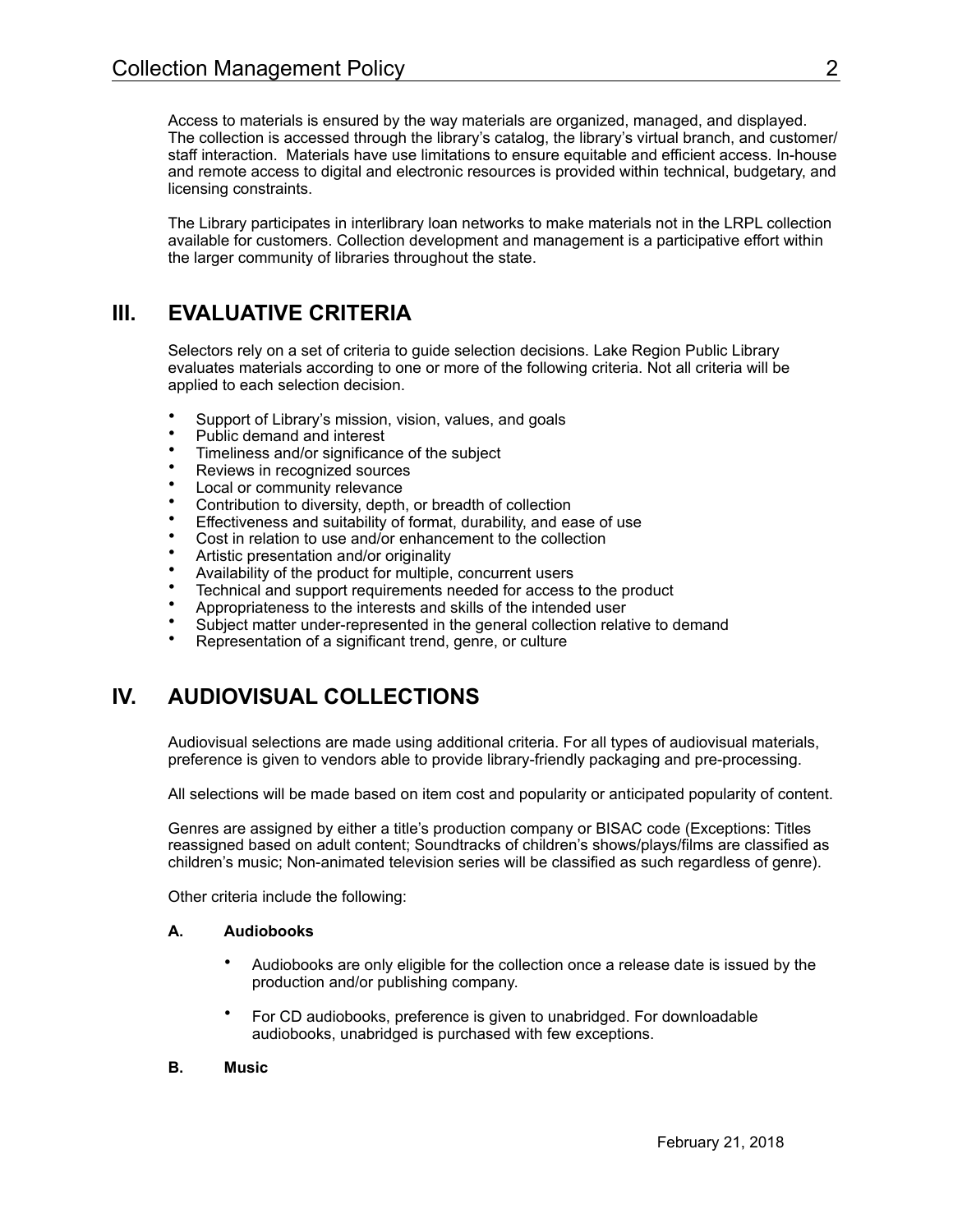- Albums are only eligible for the collection once a release date is issued by the production and/or publishing company.
- Preference will be given to deluxe versions of all albums where available.
- Albums with Parental Advisory labels are ineligible for collection with exceptions for nominees in the following categories:
	- · Grammy Awards: Record of the Year, Album of the Year, Song of the Year, Best New Artist
	- · Tony Awards: Best Musical, Best Play, Best Original Score
- Singles (or albums with 3 or fewer songs) are not collected.
- Downloadable music is licensed through a third-party vendor and subject to vendor limitations.

#### **C. DVD/BluRay**

- DVDs and BluRays are only eligible for the collection once a release date is issued by the production and/or publishing company. Some feature films may be added during the film's theatrical release.
- Preference will be given to non-"DVD-R" items.
- Only Region 1/Region 0 (region-free) DVDs and Region A/Region-Free (region ABC) BluRays are eligible for selection, as most players sold in the United States will only play discs from these regions.
- DVD and BluRay eligibility for the collection is contingent upon each title's rating by the Motion Picture Association of America (MPAA) or TV Parental Guidelines.
	- o Rated G: All items are eligible for consideration
	- o Rated PG: All items are eligible for consideration
	- o Rated PG-13: All items are eligible for consideration and will be cataloged as adult material
	- o Rated R: Ineligible for consideration with exceptions made for nominees for the following award categories:
		- 1. Academy Awards: Best Picture, Best Director, Best Actor in a Leading Role, Best Actress in a Leading Role, Best Actor in a Supporting Role, Best Actress in a Supporting Role, Best Animated Feature Film, Best Cinematography, Best Documentary Feature, Best Documentary Short Subject, Best Visual Effects
		- 2. Critic's Choice Awards: Best Picture, Best Cinematography, Best Action Movie, Best Animated Feature, Best Comedy, Best Sci-Fi/Horror Movie, Best Foreign Language Film, Best Documentary Feature
		- 3. Golden Globe Awards: Best Motion Picture Drama, Best Motion Picture – Musical/Comedy, Best Animated Feature Film, Best Foreign Language Film
	- o Rated NC-17: Ineligible for consideration
	- Not Rated (title was not submitted to the MPAA for review): All items are eligible for consideration
	- o Unrated (Title has a MPAA-rated version, but the Unrated version has added content): Eligible for consideration with preference given to the rated version of the item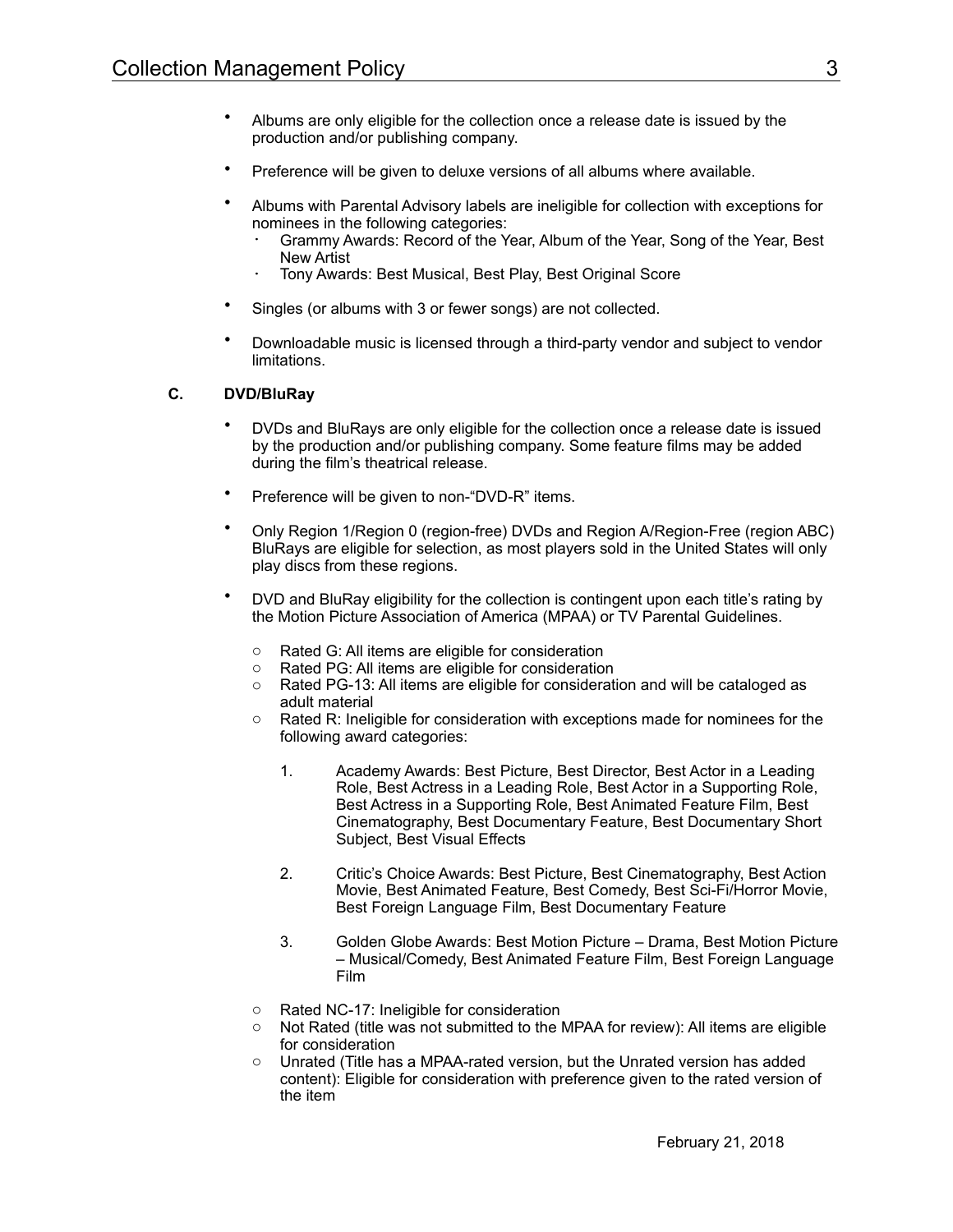- o TV-Y: All items are eligible for consideration
- o TV-Y7: All items are eligible for consideration
- o TV-G: All items are eligible for consideration
- o TV-PG: All items are eligible for consideration
- o TV-14: All items are eligible for consideration
- TV-MA: Ineligible for consideration with exceptions made for nominees for the following award categories:
	- 1. Emmy Awards: Outstanding Lead Actor in a Miniseries or Movie, Outstanding Lead Actress in a Miniseries or Movie, Outstanding Lead Actor in a Comedy Series, Outstanding Lead Actress in a Comedy Series, Outstanding Lead Actor in a Drama Series, Outstanding Lead Actress in a Drama Series, Outstanding Children's Program, Outstanding Comedy Series, Outstanding Television Movie, Outstanding Miniseries
	- 2. Golden Globe Awards: Best TV Series-Drama, Best Actress in a TV Series-Drama, Best Actor in a TV Series-Drama, Best TV series – Musical/Comedy, Best Actress in a TV Series-Musical/Comedy, Best Actor in a TV Series-Musical/Comedy, Best TV Movie or Mini-Series, Best Actress in a TV Movie or Mini-Series, Best Actor in a TV Movie or Mini-Series

#### **D. eBooks**

- Titles may be selected regardless of collection in print format.
- Titles with a primary BISAC code of "Erotica" are ineligible for collection except when they are part of a continuing series that is already included in LRPL's eBook collection or if they are authored by authors currently in LRPL's collection with a history of building more than 50 holds.

### **V. COLLECTION MAINTENANCE**

The systematic removal of materials from the collection is an important component of total collection development. Ongoing evaluation of materials is necessary in order to maintain a current, accurate, and inviting collection. De-selecting improves the overall circulation of materials. The final disposition of these materials will be based on the needs of the library system.

A set of criteria is used to guide ongoing collection maintenance decisions. Based on the evaluation, materials may either be kept, replacement copies may be purchased, or materials may be permanently withdrawn from the collection. Not all criteria will be applied to each deselecting decision.

General criteria for de-selecting include:

- Number of checkouts and frequency of in-house use
- Physical condition
- Format
- Obsolescence information that is no longer timely, accurate or relevant
- Space limitations and sufficient number of copies in the collection
- Easy availability in other collections locally or nationally
- Cost per use